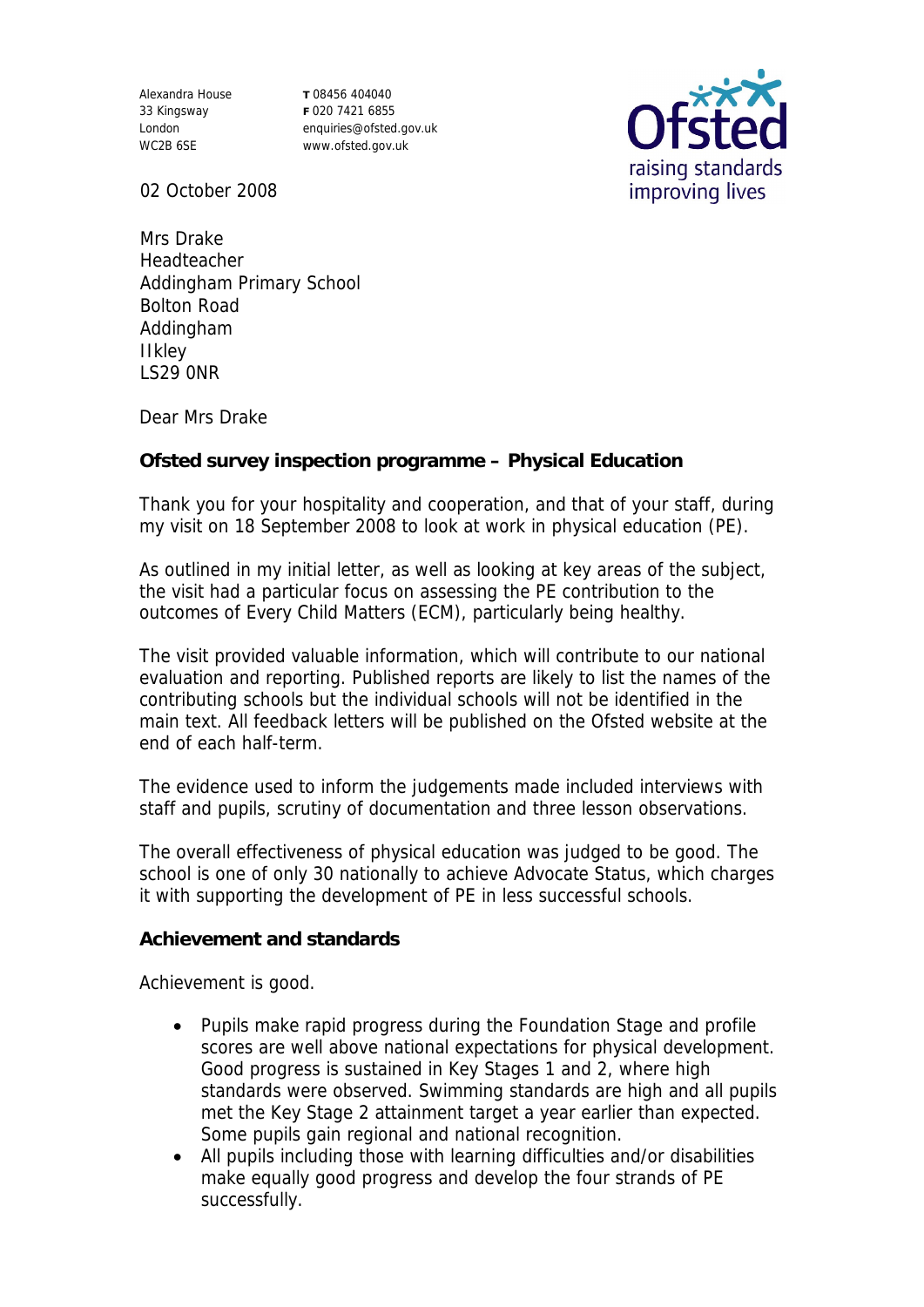• Pupils say they really enjoy PE. They behave well, have positive attitudes to learning and cooperate effectively.

**Quality of teaching and learning of PE**

Teaching and learning are good overall and promote effective learning.

- Despite being non specialists, staff have developed good PE subject knowledge and deliver lessons with competence, confidence and enthusiasm. A range of learning approaches is used to engage pupils and develop their knowledge, skills and understanding of PE. Suitably qualified parents and coaches also successfully teach sessions.
- Staff's nurturing style enables pupils to flourish. There is a good balance between support, guidance and independent learning and leadership opportunities. As a consequence lessons are challenging with expectations and aspirations high. Less successful aspects included insufficiently precise feedback to promote further progression for the very able; and use of a plenary to gauge depth of understanding.
- Current assessment procedures are inadequate. Beyond the Foundation Stage staff do not measure, track or evaluate the progress pupils make or the standards they reach during their time in the school. Although pupils peer assess in lessons there are no set criteria and when questioned pupils did not know how well they were doing nor could they explain what they needed to do to improve further. Reports to parents do not indicate achievement or standards attained.

**Quality of the curriculum** 

The quality of the curriculum is outstanding overall.

- Provision is wide ranging and includes all six activity areas of the National Curriculum. Pupils benefit from a minimum of two hours of PE weekly. This time is bolstered by daily activities at lunchtime, 'one off' events like sports days and an Olympic theme week. An extensive extra-curricular programme is supported by coaches, staff and parents.
- An inclusive curriculum ensures a good match to individual needs, including special arrangements and mentoring to help talented athletes juggle their commitments. Similarly pupils with coordination difficulties receive additional support to improve their fine motor skills.
- Schemes of work are sound, although in need of a review to bring them in line with the latest thinking and requirements. The high quality outcomes for PE are well promoted through the curriculum, including creativity, independent learning and working cooperatively.
- The school has forged excellent links with the local sports college and many local clubs to establish pathways of continuous development for their pupils. There is an excellent range of PE accommodation and equipment that facilitates curriculum delivery very well.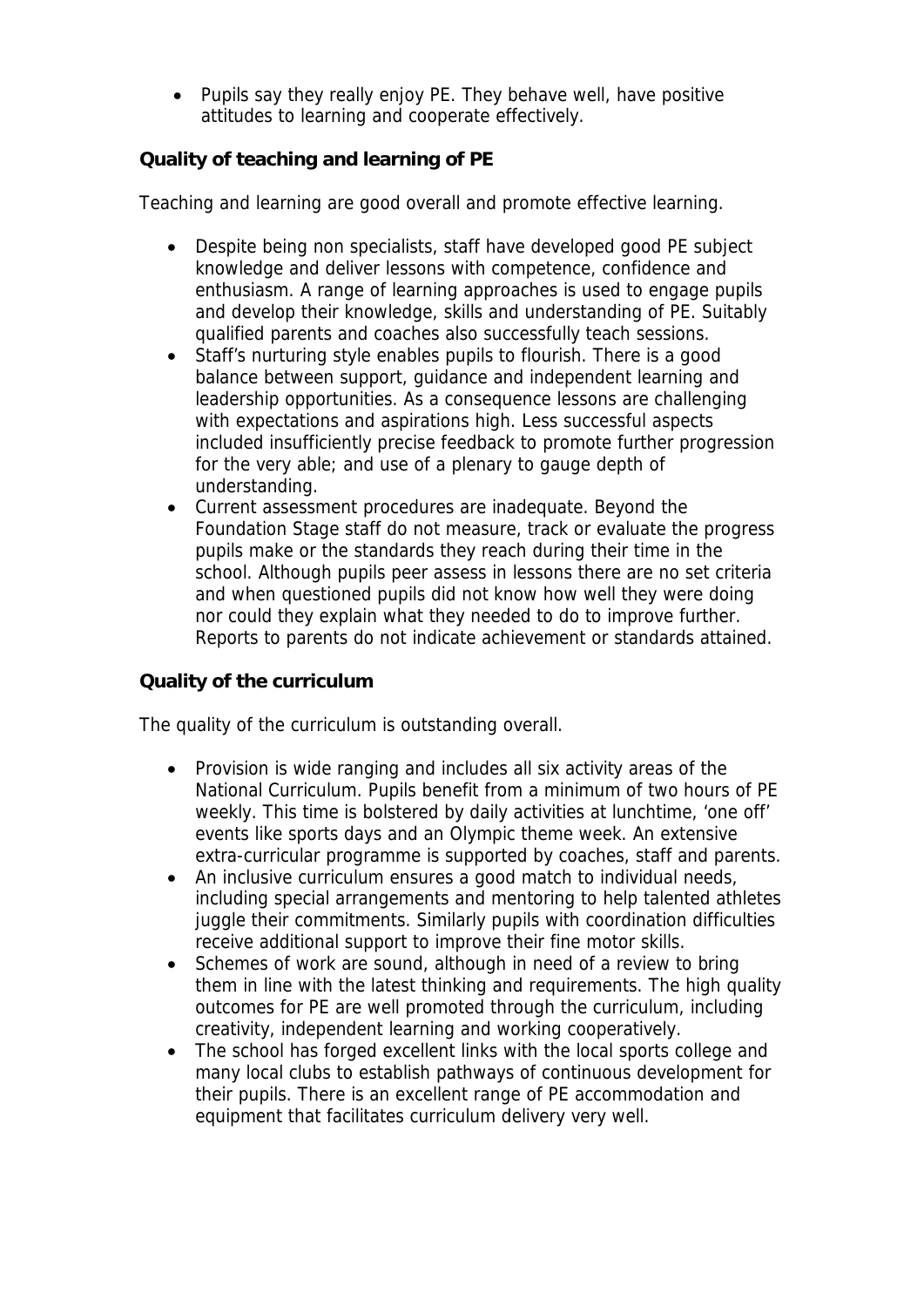**Leadership and management of PE**

The quality of leadership and management is good overall.

- The subject leader has injected a fresh momentum into PE provision that has seen its profile rise significantly in school. Coordination and planning of the subject are sound and PE delivery runs smoothly on a day-to-day basis. Available resources are well deployed and good links established with partner agencies to enrich the quality of provision. The impact of enhancing curricular provision, introducing PE specific training for staff and maintaining a focus on high quality outcomes is seen in improved standards and achievement.
- Scrutiny of action planning and discussions with managers reveal accurate self-evaluation, with plans in the pipeline to remedy some known weaknesses. At present however, there is no formal monitoring or evaluation of the quality of teaching and learning in PE.
- The subject leader is supported well in his role by senior leaders who recognise the whole school value of high quality PE. For example you attribute an increase in general boys' achievement to transferable learning skills honed in PE. In light of the progress already secured there is capacity to promote further improvement.

**Subject issue - PE contribution to the outcomes of ECM, particularly being healthy**

- ECM outcomes are promoted well. Healthy schools and Activemark accreditation recognises the school's success in promoting healthy lifestyles. Take up of healthy meals at lunchtime is good and pupils' enjoyment of PE is seen in their high participation rates and good progress. Pupils' success in PE is celebrated at weekly assemblies, which boosts their confidence and self-esteem.
- Pupils make a positive contribution to the wider life of the school through fundraising to buy new PE football posts, representing the school in sports fixtures and acting as playground leaders and 'buddies'. They also canvass through the school council for new PE equipment. Pupils learn how to conduct themselves responsibly and use apparatus safely. They also acquire skills which will aid their future economic well-being such as working as part of a team.

**Areas for improvement, which we discussed, included:**

- introducing a coherent approach to assessing, recording and reporting pupil progress and standards
- empowering the subject leader to formally monitor and evaluate the quality of teaching and learning
- better use of feedback to promote further progression for the very able and consistent use of a plenary to gauge depth of understanding.

I hope these observations are useful as you continue to develop physical education in the school.